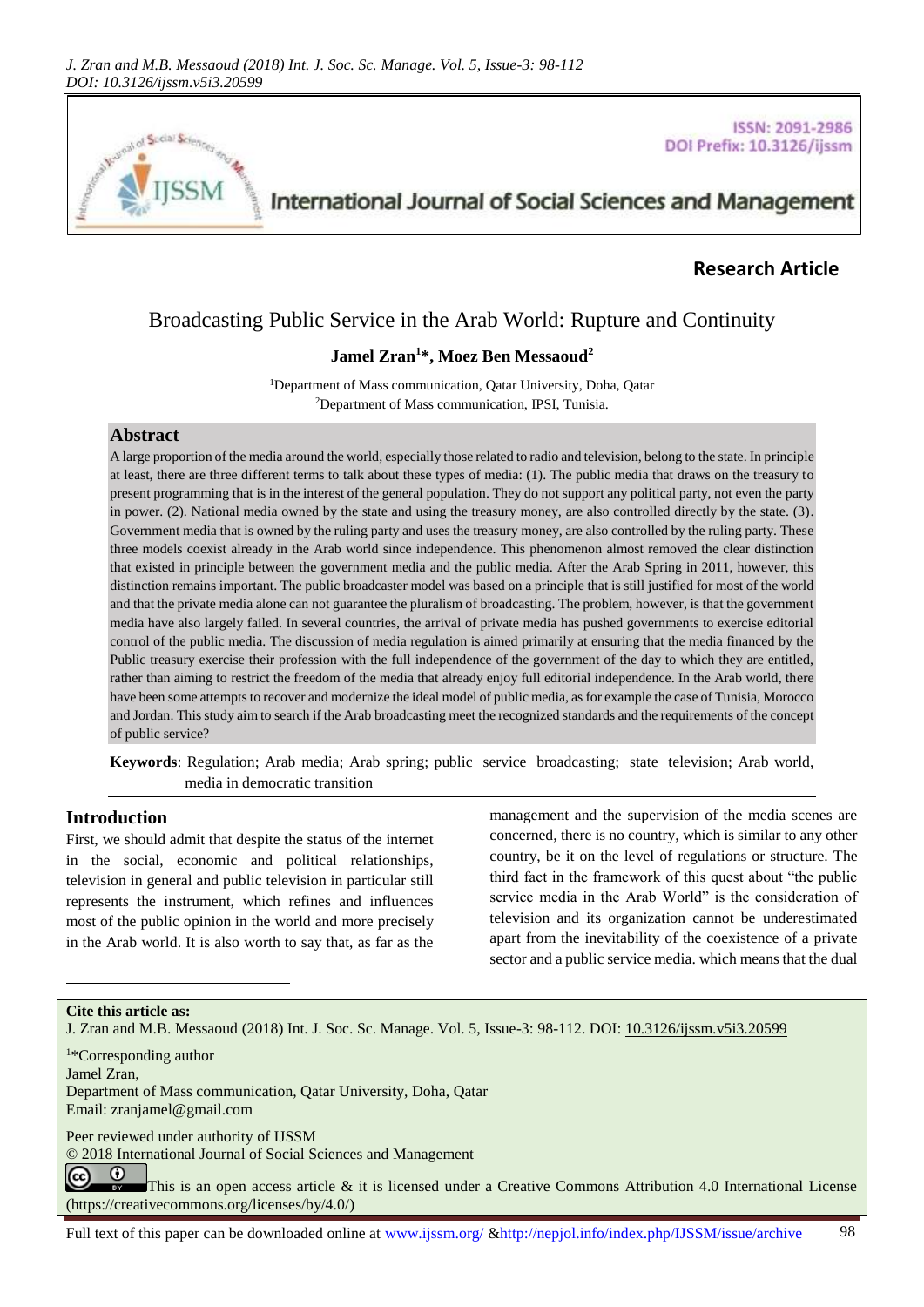system and not the monocular one in media is one of the determining factors to understand democracy and a bundle of associated basic liberties (such as expression, information etc.).

In addition, public service television, with the advent of the spring of Arab revolutions, is no more perceived through the same mechanisms of the Tunisian and Egyptian prerevolution (Sakr, 2012). The post-revolution public service television has become an attractive target for all those willing to protest against the government performance or the information and the political marginalization, which is likely to be targeting a social, political, religious or ethnic group. On the other hand, assaults against journalists from the authorities or from the citizens have become suspicious since the appraisal of their performance is based on the legacy of the old media and how the journalist was considered as one of the major actors who was instrumental in perpetrating the political reality and polish the image of the former regimes.

The Arab post-revolution public service television, after the retreat and draw back of the oppressive authority in all its manifestations, has become the ultimate resort for the Arab citizen striving for justice, equity and freedom in the Tunisian and Egyptian models (Abdulla, 2016). This trend was not basically different in the Libyan, Syrian or Yemenite cases. Indeed, the public service television is often the first to be criticized even before other oppressive bodies (army, security services, ruling party etc.) Therefore, we can say that the television authority has replaced the ruler's authority and people resorted to complain to television in the absence of the of the ruler in a quest for a voice which is effectively present after all social classes have been muted and kept away .

The mutation of the role of the public service television in the Arab World since the outbreak of the Arab Spring proved the need for this service not only to be reviewed, but also to be able to keep place with the transformations and revolutions undermining the existence of the Arab World (Buccianti and el-Richani, 2015). It has become clear then, that television, in addition to its leading role in forming the public opinion trends, is considered as one of the determining factors in the process of social integration and a major carrier of culture. Some people consider it as an instrument which defines the choice of individuals in their relation with others and with their environment. From this point, the effect, mission, and role which television can play particularly during democratic transition have become a central issue which requires the provision of a set of determinants the most important of which is that the television of the democratic transition should be a public and democratic facility. Our study on "the public service television in the Arab World" falls within this context. Circumstances of the post- revolution period have matured

more than ever before, hence the necessity to consider the reasons behind the lack of development of the public service television. Any bid to reform the media in the future cannot be possible without being based on a scientific diagnosis and a critical approach to the way Arab countries deal with the public service television.

## *Research topic and references*

First, we have to deplore the lack of media-related literature and research dealing with the public service media in the Arab World. This fact resulted in a discrepancy between the requirements of the society, the change in the television's functions and the absence of research likely to update the agenda of the public media.We can say that the subject of media and communication on the research level, though being subject to some consensus concerning its definition despite its newness, the public service television is still shrouded in mystery and interference. The issue becomes more complicated when we try to find out the essence of the possible relationship, intellectually and structurally, between the question of public service and another issue called television. That is to say demonstrating the junction and the articulation points which led to this complex and intellectually unstable relationship, be it in the democratic societies or in those being in a phase of democratic transition. At first glance, and from a preliminary reading, the subject seems to be of a technical aspect. But originally, the issue is inherent to the concepts and beliefs, that is to say how we perceive freedom of speech within the space of television and the best way to ensure pluralism and manage the public service in a rational, communicative, free and independent environment. Therefore, the relationship between the structure and democracy on the one hand and the public service television and its multiplicity on the other hand, is basically an intellectual and a political issue, or more than that, it brings a response to the question of what kind of society do we want (Zran, 2011).

Literature dealing with the Arab media broadcasting in the Arab media library is quiet modest, and if nay, it is mostly presenting research approaches of a descriptive and historical nature and generally focusing on the history of television and its development. The study of satellite media in the Arab World has been also made according to a country- based approach. As an example, the publications of May Al Abdulla Sannou on "Television in Lebanon and in the Arab World" (Al-abdallah-2001). In this context, we can also mention two studies issued by a non-governmental organization, the Cairo Center for Human Rights Studies. The first study is focused on the Arab public media, whereas the second deals with the development of the public media in Europe under the title of "The experience of audiovisual media in Europe", a western study translated into Arabic by Ahmad Hassou and published by the center in 2007. The subject of the first study, which was published under the reform issues series in 2007 under the title of "Media in the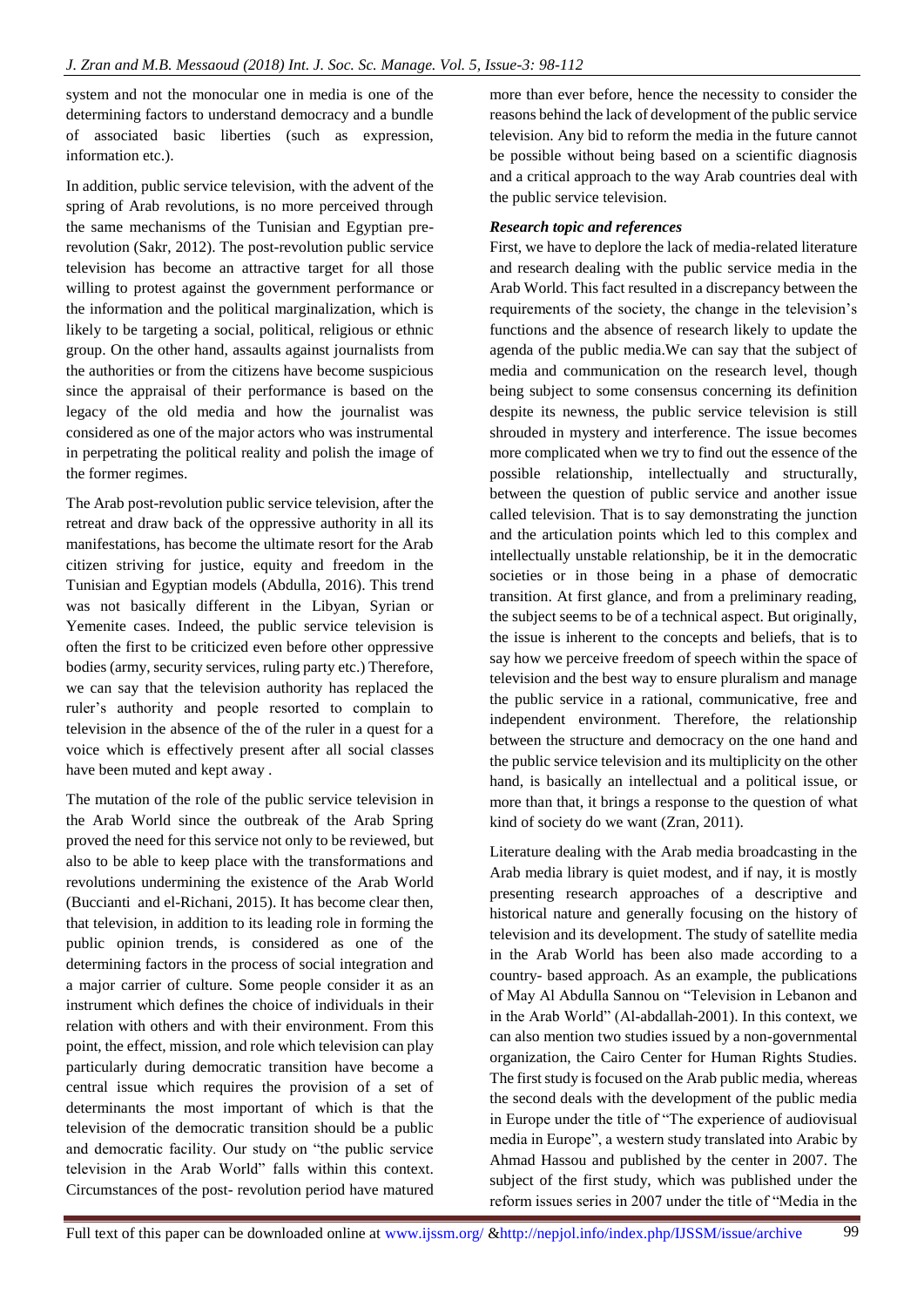Arab World: between emancipation and the reestablishment of domination: study of the media status in Jordan, Egypt and Morocco" (Hassou, 2007).

The most important part in this study is its conclusions, which remains relevant despite the numerous evolutions and it can be summarized as follows: the gap is still huge between the limited developments in these countries and the freedom of information guaranteed in the democratic countries. The study pointed out to the existence of common points undermining the freedom of information and this applies to Morocco, which inaugurated form the midnineties an era of democratic transition, which resulted in higher expectations concerning the information freedom opportunities. The study confirmed that the main common points hindering freedom of information in the Arab World in general, and in these three countries in particular are:

- The expansion of the scope of criminalization in a way largely exceeding the accepted constraints in democratic societies on freedom of information and expression, whereas legislators in the concerned countries (Jordan, Egypt and Morocco) tend to penalize these offenses by penalties involving freedom.
- The increase of the amount of tough restrictions imposed on journalists in their quest to find the information in a way that made allowing the publication of an information an exception.
- The growing of the community pressure opposed to the freedom of information as a result of the prevailing political culture characterized by its conservative nature and the increasing power and influence of the political Islamic movements which continued to use the religion and the social traditions to trigger anti- information freedom campaigns. The study pointed out that the rise of political Islam movements pushed governments to comply with their speech and eventually go beyond it resulting in intensifying the pressure on freedom of information. In its recommendations, the study called for the reorganization of the audiovisual sector by taking the following actions:

Completely ending the government's hold and monopoly on the public media sector to ensure its transformation into a public service in the service of the people and enjoying autonomy in management, funding and programing.

Subjugating the management and the organization of the audiovisual sector to regulatory councils and bodies enjoying financial and administrative autonomy setting them free from the domination of the political authority. These bodies shall be granted executive and decisionmaking powers.

Empowering the regulatory bodies of the audiovisual sector with the prerogative of granting the broadcasting permits according to clear and rigorous rules and standards defined by law, which shall be applied with transparency to avoid impartiality.

Lawfully preventing any form of prior censorship of the broadcasted content. The regulatory bodies shall be in charge of following up and monitoring the broadcasted materials to ensure compliance with the law requirements and the requirements provided in the broadcasting permit, mainly to ensure the commitment of the broadcasting corporations to the cultural, political and intellectual pluralism and to the accepted restrictions to freedom of expression according to the international law.

Finally, we can also mention the study of Matt J. Duffy (2014) on Arab Media Regulations: Identifying Restraints on Freedom of the Press in the Laws of Six Arabian Peninsula Countries. The result of this review finds that all of the GCC countries share several traits regarding their approach to regulating journalists and communication. This approach with juridical angle can be attributed to the unique cultural aspects of Gulf society but should not be linked to the common religion, Islam. Many countries with Muslim populations allow for freedom of expression and press while retaining their Islamic identity.

## *Problematic and Hypotheses of the Study*

The relationship between the civil society components (political parties, associations, opinion leaderships etc. ) on the one hand and the public service media audience ( viewers and listeners public…) on the other hand with the public service television is a repulsion relationship characterized by a great deal of tension, which can be defined as a feeling of dissatisfaction towards the outcomes of the public service television and the role it can eventually play in promoting the principles of democracy, pluralism and modernism. The problematic of the study could be formulated as the following: to what extent are radio and television corporations in the Arab World in compliance with the public service customary standards of the recent democratic experiences.

As for the definition and requirements of the public service in the field of audiovisual industry, there is a consensus between the experts in adopting a number of indicators among which we can mention:

Funding source: are the resources of the audiovisual organization coming from public funds (state treasury) or from a royalty paid by the public for the audiovisual "service"?

The supervising bodies: is the audiovisual organization subject to the supervision of a ministry or another public authority such as supreme councils or regulatory bodies (Morocco, Tunisia, Jordan)?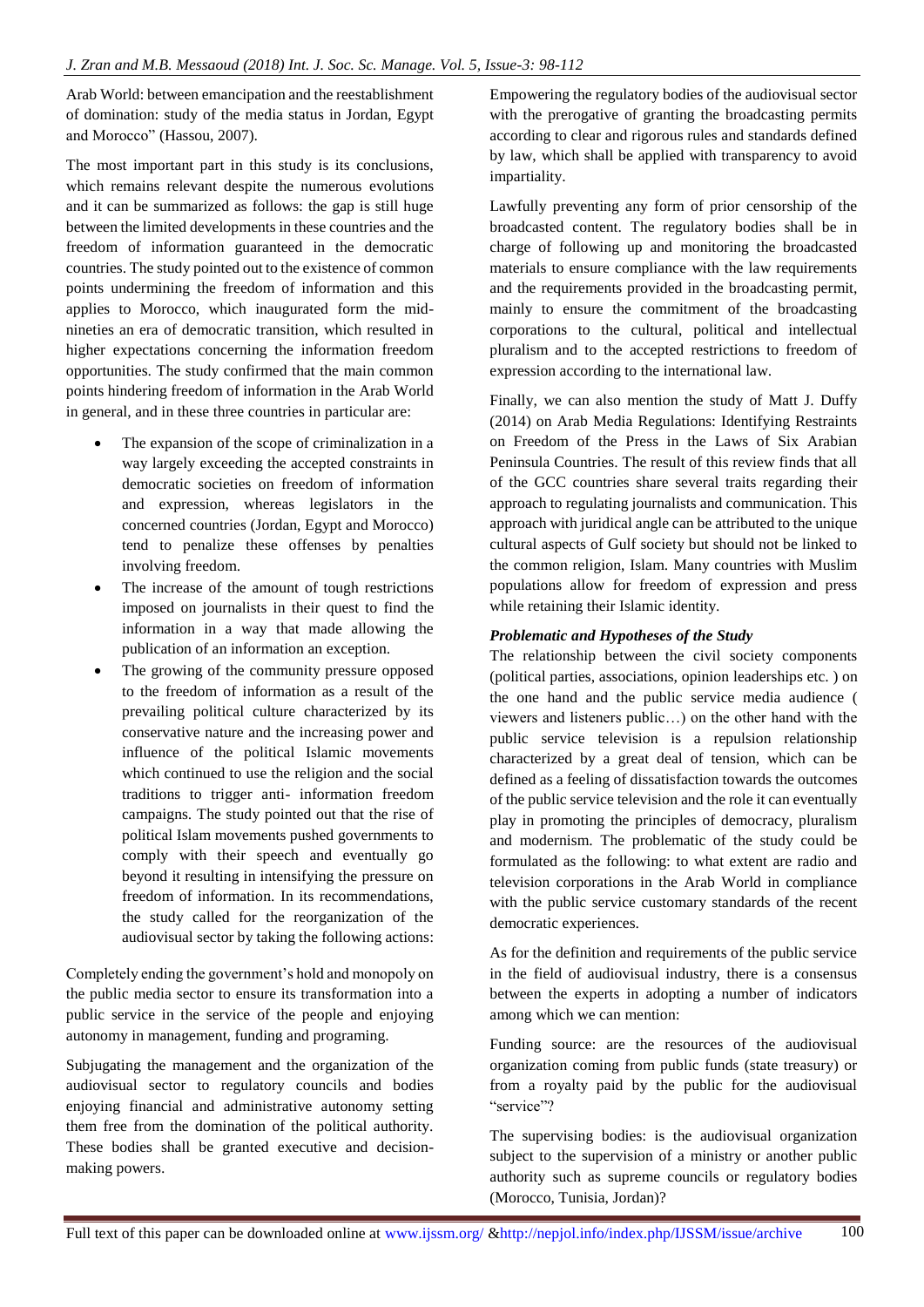The way of appointing the organization's managers, members of its board of directors (if any) and program committees (if any) and what are their responsibilities: are they directly appointed by the government or the concerned ministry or by a regulatory body through selection and curriculum vitae?

Subordination of the audiovisual organization to a so-called purpose and resources contract, which is a kind of specifications (in Morocco they call it the terms booklet). Is the public service television in the Arab World submitted to any specifications that define in details its role and the services it is supposed to fulfill in terms of information, culture, entertainment and serving the society to which it belongs?

Subsequently, the hypotheses of the study can be formulated as the following:

The public service television in the Arab World does exist in many countries and plays a social, democratic and civilizational role given that it is funded from the public treasury.

The public service television is a public facility in the service of the government or the ruling party, therefore it is without substance.

The public service television does not fulfill its role because of the lack of independence of its editorial policies, the weak viewership, the lack of concomitance between the goals and the organization and the absence of regulatory bodies.

# **Methodology and Pattern of the Study**

To get deeper insights into the problematic and hypotheses of our study, we have opted for a sociological survey using the form as an instrument. The form, which has been addressed to most television and radio management of the member countries of the Arab States Broadcasting Union (ASBU), is divided into five parts including more than thirty questions:

- 1. General information about the organization (Table 3)
- 2. Program and funding of the public service bodies (Table 4)
- 3. The corporate Organization Chart (Table 5)
- 4. Regulations governing the organization (Table 6)
- 5. The editorial policy (Table 7)
- 6. Ten Arab broadcasting corporations have taken part in this survey:
	- i. The Broadcasting Corporation of the Comoro Islands
	- ii. The General National Broadcasting Corporation of Sudan
	- iii. The General Broadcasting Corporation, Yemen
- iv. Jordan Broadcasting Corporation
- v. Bahrain Broadcasting Corporation
- vi. Kuwait Television
- vii. Palestine Television
- viii. Tunisian Television
- ix. Radio and Television Union, Egypt
- x. Lebanon Television

We can say that the response of all these corporations to the survey represent a representative sample of the study group since it represents more than 30% of the total number of members of the Arab States Broadcasting Union (ASBU) which is 29 public broadcasting corporations. According to the Arab States Broadcasting Union's report of 2014-2015, the number of Arab corporations broadcasting satellite channels is about 758 corporations, 29 of which are public corporations and 729 are private sector (Table 1). These corporations broadcast or re-broadcast 1294 channels, 165 are public channels and 1129 are private channels. 91 Arab Television corporations (public and private) are broadcasting more than one channel each, while 667 corporations are broadcasting a single channel.

**Table 1**: Arab Corporations broadcasting satellite channels (ASBU-2015)

| Public  | 29  |
|---------|-----|
| Private | 729 |
| Total   | 758 |

## *Objectives of the Study*

The study aims to address the following issues:

What is the structure of the public service television in the Arab World?

What are the characteristics of the Arab televisions organization in terms of management and administration?

How to finance the broadcasting corporations from the public treasury?

What are the differences between the Arab countries in terms of broadcasting corporation management model?

What are the competition challenges between the public and the private sectors in terms of basic functions of the public media and the role of flexibility in management and the adaptation of programs to the constantly changing needs of the public?

## **Results**

From the survey form addressed to all members of the Arab States Broadcasting Union (ASBU), from which 10 have responded, we can conclude the following:

## *Characteristics of the public service television in the Arab World*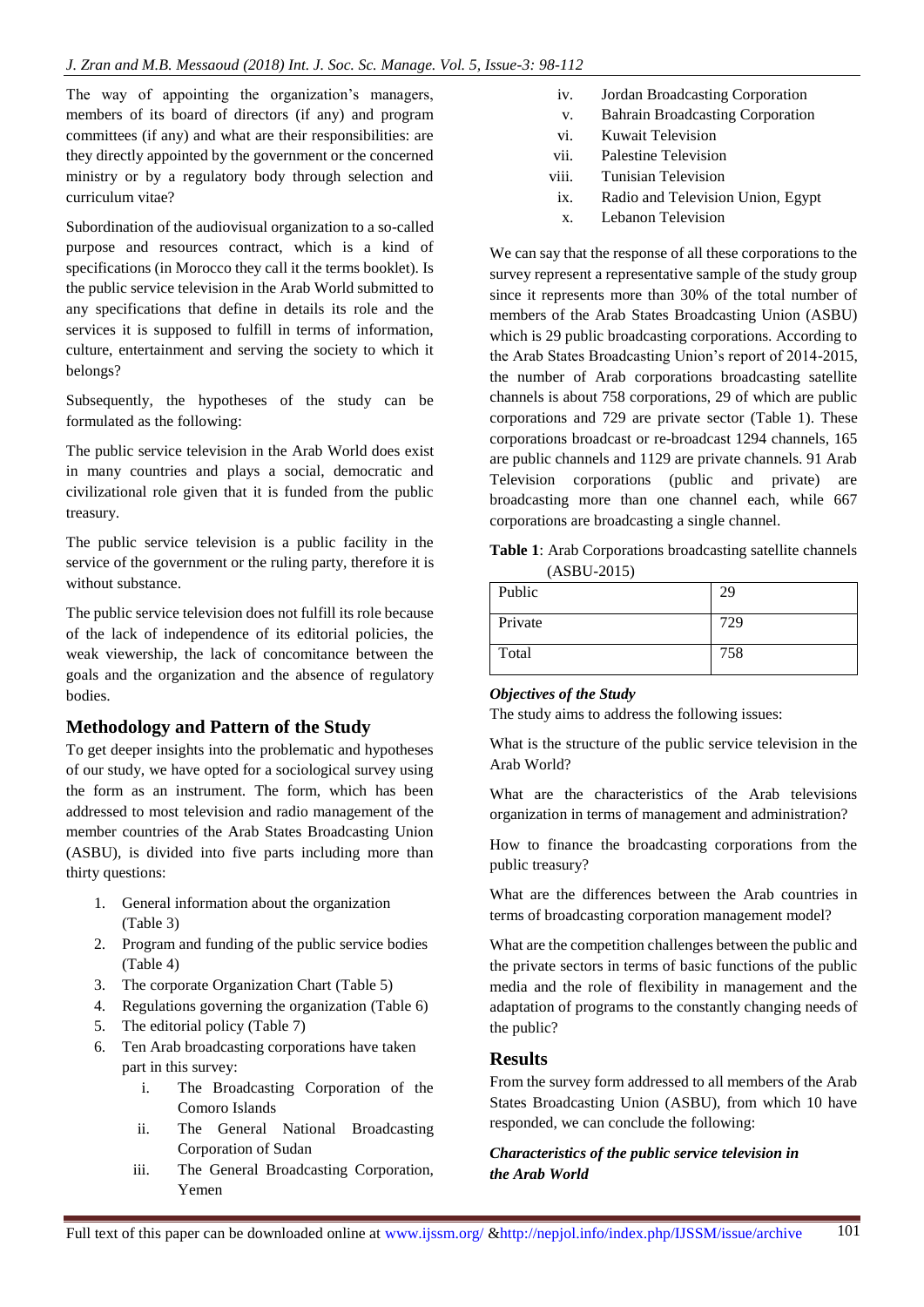It is clear that the Arab World has complied with the information and communication values incorporated in radio and television as a mass communication instrument quiet lately. Moreover, we can notice that there is a substantial time disparity between the launching of the first and the last television in the Arab World. Historically, Egypt was the first country to adopt the mass media by launching its first radio station in 1934. Iraq was the first country to have launched a television channel in 1958. On the other hand, some other Arab countries have had their first television only in the seventies, such as Bahrain. As for Palestine, due to the occupation condition, its television has only been launched by 1994 after the Oslo Agreement signed in 1993.

The naming of the organizations in charge of the audiovisual information in the Arab World is characterized by its similarity. In fact, most of these organizations are called Authority and there is often an incorporation of the radio with the television services, except in Soudan and Tunisia, where the organization was till recently called the Radio and Television Corporation. The merger of radio and television is not due to a rational choice or thinking about the public service media, but rather to the facility of monitoring, managing and controlling a single body.

On the quantitative level, we can speak today about a satiety in the audiovisual scene in the Arab World. The number of radio stations is no longer a handicap for the provision of a public service and the question now is how to find a balance between this big number of channels and a media public service, which respects pluralism and democracy and addresses all the community layers. Most Arab countries possess about four radio stations and four television channels or more ( Comoro Islands, Yemen, Tunisia, Bahrain…) , except Palestine where there are private and associative radio and television channels which are not subject to the government. It is also worth pointing out the absence of specialized public service radio or television in the Arab World. In fact, specialization has become the monopoly of the private sector (Table 2). Rotana and Dream music channels are an illustrating example. The coming battle of the public media will not be the quantity but the quality to face the increasing need of the Arab audience for a public media embracing its daily concerns and problems.

| Table 2: Breakdown of the Arab satellite channels by specialization (ASBU-2015) |  |  |  |  |
|---------------------------------------------------------------------------------|--|--|--|--|
|                                                                                 |  |  |  |  |

| Specialty                                                    | Public sector | Private sector | Total |
|--------------------------------------------------------------|---------------|----------------|-------|
| Multidisciplinary channels                                   | 67            | 256            | 323   |
| Commercial channels (marketing, interactive and advertising) | 00            | 248            | 248   |
| Sports channels                                              | 41            | 129            | 170   |
| Drama channels (films and series)                            | 11            | 141            | 152   |
| Music channels                                               | 01            | 123            | 124   |
| Religious channels                                           | 04            | 86             | 90    |
| News channels                                                | 04            | 64             | 68    |
| Children channels                                            | 04            | 22             | 26    |
| <b>Education channels</b>                                    | 15            | 02             | 17    |
| Business channels                                            | 03            | 16             | 19    |
| Documentary channels                                         | 03            | 13             | 16    |
| Family channels                                              | 01            | 15             | 16    |
| Cultural channels                                            | 05            | 04             | 19    |
| Travel channels                                              | 00            | 04             | 04    |
| Others                                                       | 01            | 06             | 07    |
| Total                                                        | 165           | 1129           | 1294  |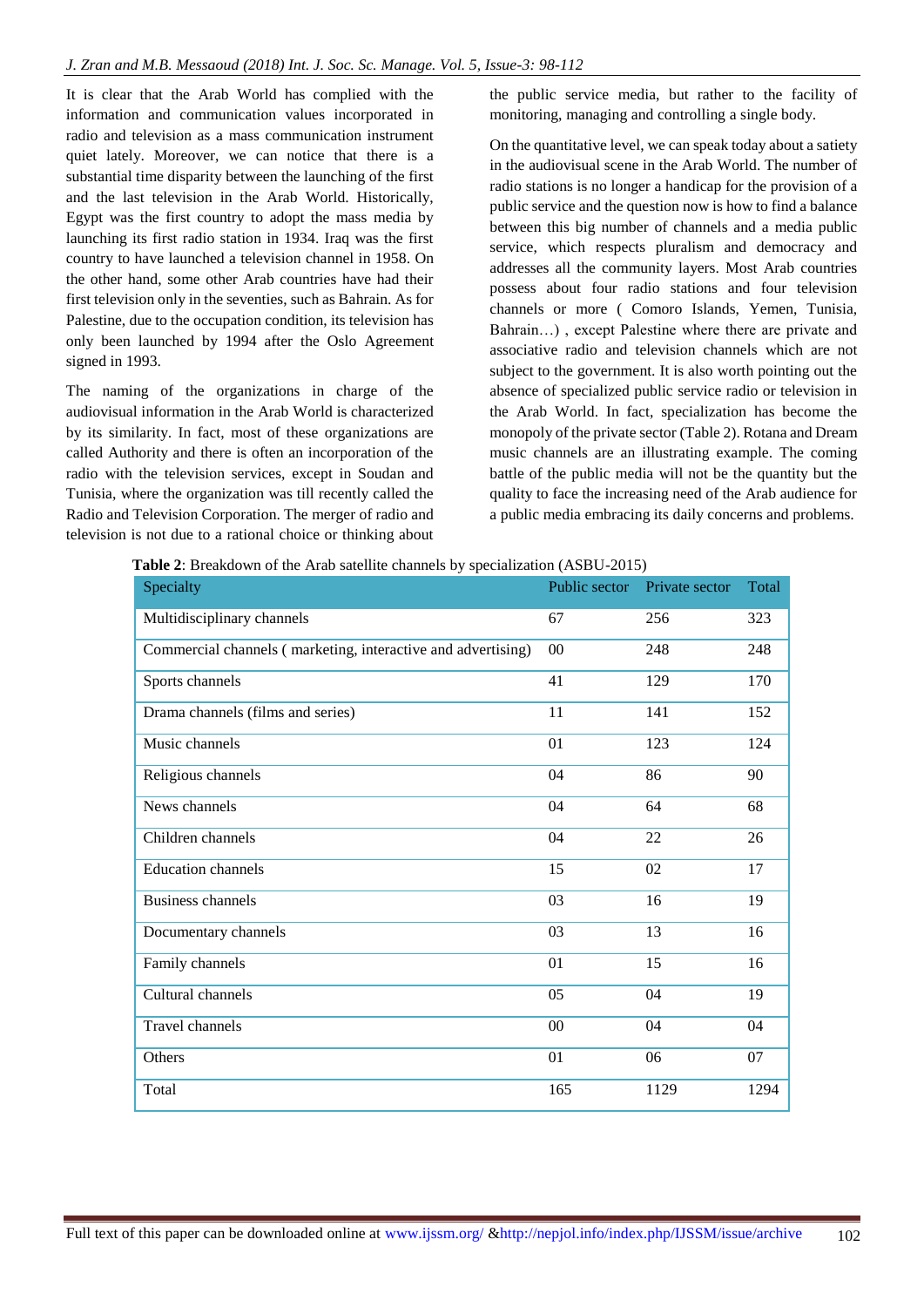| Corporation name                           | Establishment date      | No. of stations                                                          | broadcasting hrs.                                           | <b>Broadcasting languages</b>                              | Interaction with the<br>audience  | Staff No.                                      |
|--------------------------------------------|-------------------------|--------------------------------------------------------------------------|-------------------------------------------------------------|------------------------------------------------------------|-----------------------------------|------------------------------------------------|
| Radio and TV Corp.<br>Comoro Islands       | 1975                    | 4 Radio Stations<br>3 TV Stations                                        | TV: 12 hrs.<br>Radio: 24 hrs.                               | Arabic, French, Swahili                                    | Website, Portal, email            | Adm.: $18$<br>Journalists:51<br>Tech.:75       |
| Nat. Radio Gen. Corp.<br>of Sudan          | 2009                    | 8 Radio Stations                                                         | 80 hrs. per day for all<br>stations                         | Arabic, English, French                                    | Paper magazine, Portal,<br>email  | Adm.: 78<br>Journalists:287<br>Tech.:40        |
| Radio and TV Gen.<br>Corporation, Yemen    | 1990                    | 2 Main Stations<br>1 Youth station<br>10 local stations<br>4 TV Stations | 92 hrs. for all channels                                    | Arabic, English, French                                    | Website, email                    | <b>Total 2977</b>                              |
| Radio and TV<br>Corporation Jordan         |                         |                                                                          |                                                             | $\overline{a}$                                             | Website, email                    | Adm.: $433$<br>Journalists:160<br>Tech.: 865   |
| Radio and TV<br><b>Corporation Bahrain</b> | Radio: 1940<br>TV: 1973 | 5 Radio Stations<br>4 TV stations                                        | 24 hrs.                                                     | Arabic, English,                                           | Paper magazine,<br>website, email | 700 (admin. journ.<br>Techn.)                  |
| <b>Kuwait Television</b>                   | Radio: 1951<br>TV: 1961 | 7 Radio Stations<br>6 TV stations                                        |                                                             | Arabic, English, Urdu,<br>Persian                          | Website, Portal, email            | Adm.: $500$<br>Journalists:200<br>Tech.:100    |
| <b>Palestine Television</b>                | 1994                    | 1 The voice of<br>Palestine<br>1 TV of Palestine                         | 24 hrs.                                                     | Arabic                                                     | Email                             | Adm.: $112$<br>Journalists:158<br>Tech.: 230   |
| Radio of Tunisia                           | 1936                    | 9 stations                                                               | National: 24 h<br>Local: 20 h<br>Youth: 18h<br>Cultural:15h | Arabic, French                                             | Paper magazine,<br>website, email | Adm.: 427<br>Journalists:226<br>Tech.:173      |
| Radio and TV Union,<br>Egypt               | 1934                    | 24 national stat.<br>34 local stat.<br>23 satellite channels             | 1010 hrs. per day for all<br>channels                       | Arabic, English, Urdu,<br>Persian, 21 foreign<br>languages | Paper magazine,<br>website, email | Adm.: 19624<br>Journalists:8246<br>Tech.:12020 |
| <b>Lebanon Television</b>                  | 1957                    |                                                                          |                                                             | Arabic, English,                                           | $\overline{a}$                    | Adm.: $210$<br>Journalists:30<br>Tech.:24      |

**Table 3**: General Information about the media organizations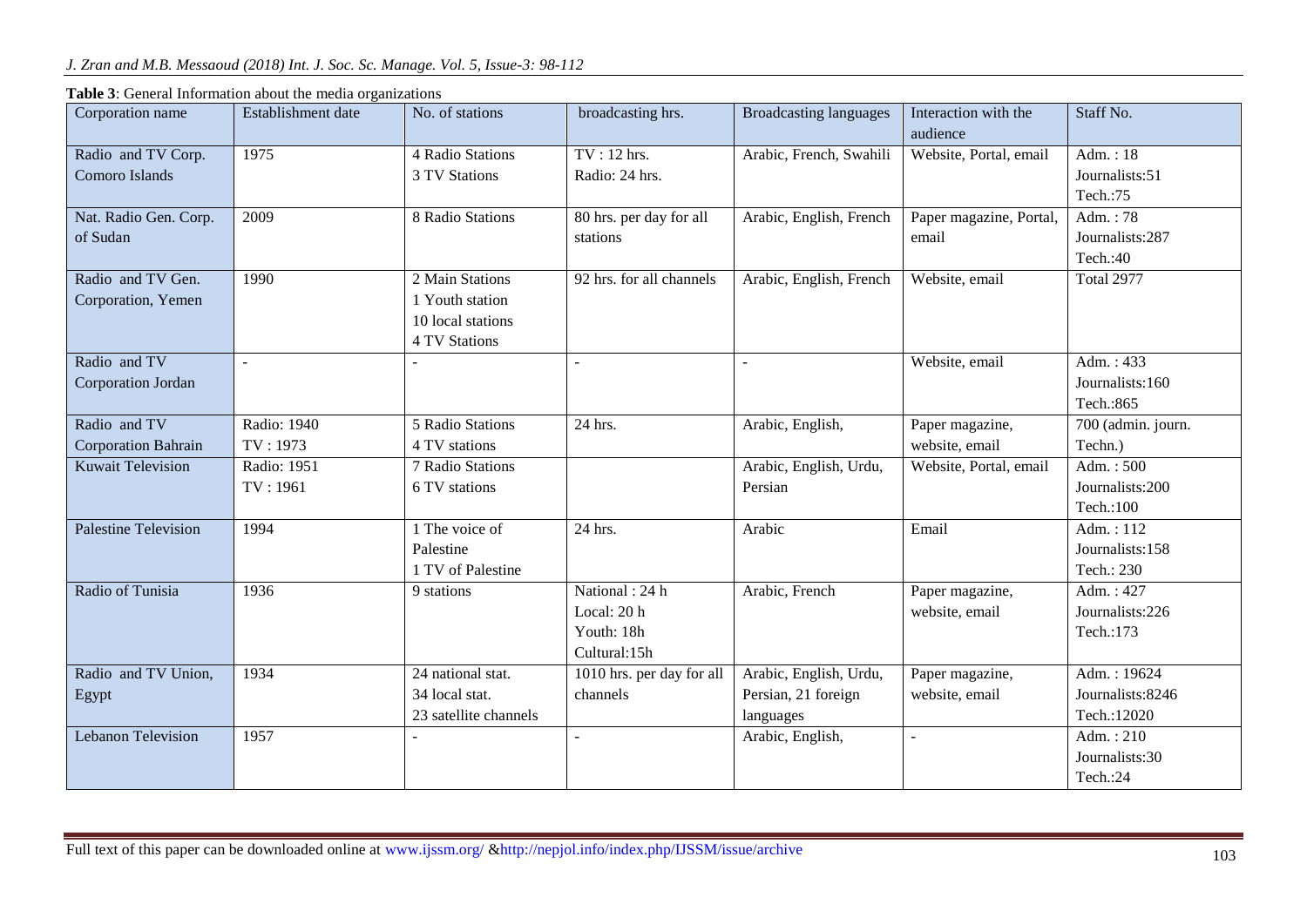| Corporation name            | Transmission       | Equipment type    | Radio transmission  | Radio production       | TV production          | Funding               | External |
|-----------------------------|--------------------|-------------------|---------------------|------------------------|------------------------|-----------------------|----------|
|                             | type               |                   | Band                |                        |                        |                       | auditor  |
| Radio and TV Corp. Comoro   | Ground             | Satellite Analog, | ${\rm FM}$          | Local prod.            | Local prod.            | <b>State Treasury</b> | Yes      |
| Islands                     | Satellite          | Digital           | Internet            | <b>Imported Arabic</b> | <b>Imported Arabic</b> | Tax                   |          |
|                             |                    |                   |                     | Imported foreign       | Imported foreign       |                       |          |
| Nat. Radio Gen. Corp. of    | $\sim$             |                   | FM MW SW            | Local prod.            |                        | <b>State Treasury</b> | NO       |
| Sudan                       |                    |                   | Internet, Satellite | <b>Imported Arabic</b> |                        | Advertising           |          |
| Radio and TV Gen.           | Ground,            | Satellite Analog, | FM MW SW            | Local prod.            | Local prod.            | <b>State Treasury</b> | Yes      |
| Corporation, Yemen          | Satellite,         | Digital           | Internet, Satellite | Imported Arabic        | <b>Imported Arabic</b> | Advertising           |          |
|                             | internet           |                   |                     | Imported foreign       | Imported foreign       |                       |          |
| Radio and TV Corporation    | Ground             | Analog, Digital   | FM, MW, SW          | Local prod.            | Local prod.            | <b>State Treasury</b> |          |
| Jordan                      | Satellite          |                   |                     | <b>Imported Arabic</b> | <b>Imported Arabic</b> | Advertising           |          |
|                             |                    |                   |                     |                        |                        |                       |          |
| Radio and TV Corporation    | Ground, Grnd.      | Satellite Analog, | FM MW SW            | Local prod.            | Local prod.            | <b>State Treasury</b> | Yes      |
| <b>Bahrain</b>              | Digital Satellite, | Digital           | Internet.           | <b>Imported Arabic</b> | <b>Imported Arabic</b> | Advertising           |          |
|                             | internet           |                   | Satellite           | Imported foreign       | Imported foreign       |                       |          |
| <b>Kuwait Television</b>    | Ground,            | Analog, Digital   | FM, MW, SW          | Local prod.            | Local prod.            | <b>State Treasury</b> |          |
|                             | Satellite,         |                   |                     | <b>Imported Arabic</b> | <b>Imported Arabic</b> |                       |          |
|                             | internet           |                   |                     |                        | Imported foreign       |                       |          |
| <b>Palestine Television</b> | Ground             | Digital           | <b>FM</b>           | Local prod.            | Local prod.            | <b>State Treasury</b> | Yes      |
|                             | Satellite          |                   |                     |                        | <b>Imported Arabic</b> | Advertising,          |          |
|                             |                    |                   |                     |                        |                        |                       |          |
| Radio of Tunisia            | L,                 |                   | FM MW SW            | Local prod.            |                        | <b>State Treasury</b> | Yes      |
|                             |                    |                   | Internet,           | <b>Imported Arabic</b> |                        | Advertising, Tax      |          |
|                             |                    |                   | Satellite           | Imported foreign       |                        |                       |          |
| Radio and TV Union,         | Ground, Grnd.      | Satellite Analog, | FM MW SW            | Local prod.            | Local prod.            | <b>State Treasury</b> | Yes      |
| Egypt                       | Digital Satellite, | Digital           | Internet,           | <b>Imported Arabic</b> | <b>Imported Arabic</b> | Advertising           |          |
|                             | internet           |                   |                     | Imported foreign       | Imported foreign       |                       |          |
| <b>Lebanon Television</b>   | Ground             | Analog            |                     |                        | Local prod.            | <b>State Treasury</b> | Yes      |
|                             | Satellite          |                   |                     |                        | <b>Imported Arabic</b> |                       |          |
|                             |                    |                   |                     |                        | Imported foreign       |                       |          |

### **Table 4**: Programming and funding sources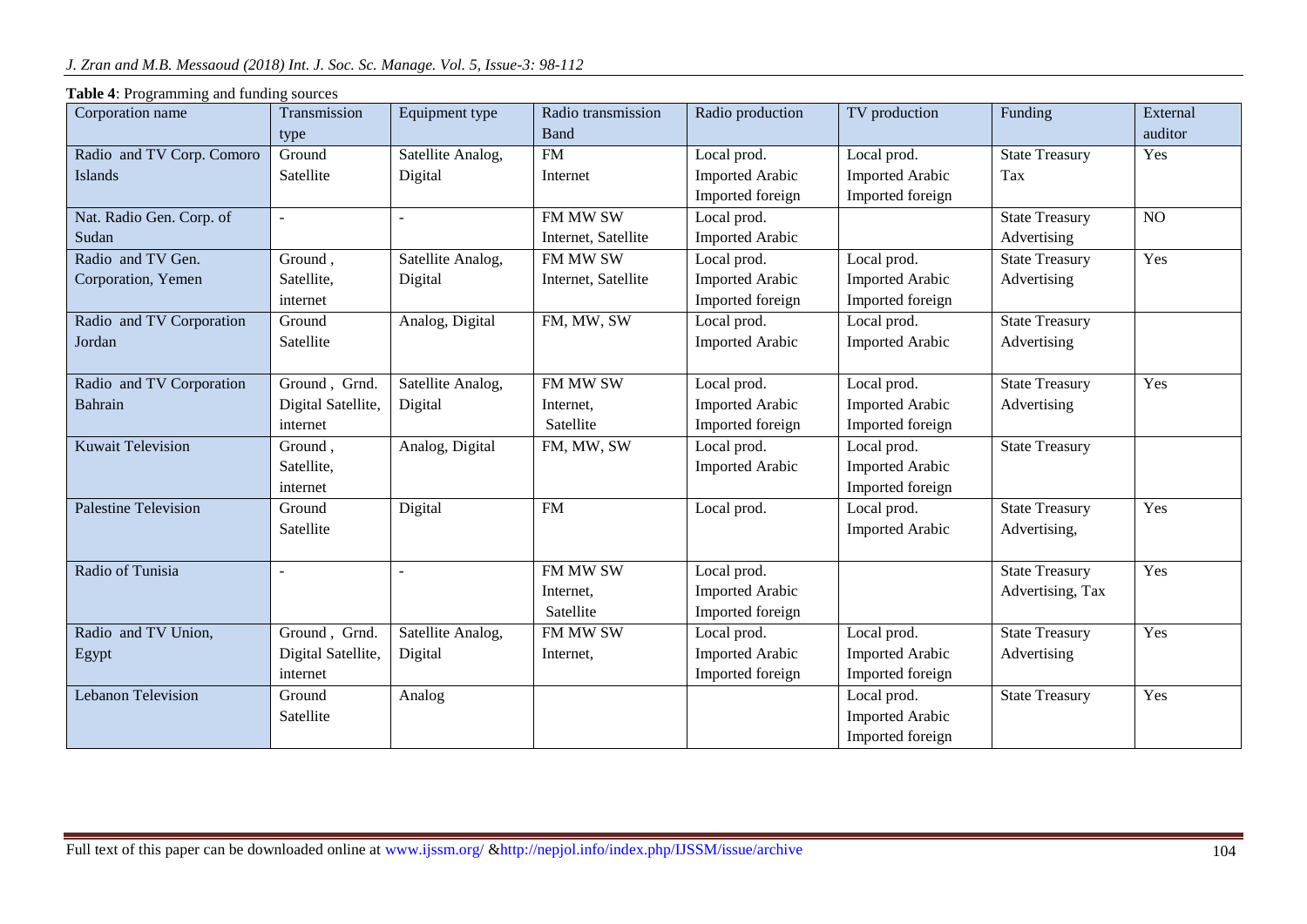| Corporation name            | Admin.         | Policy oversight | Board of Trustees or | <b>Board</b>    | No. of Trustees or | Board membership       | Designation of |
|-----------------------------|----------------|------------------|----------------------|-----------------|--------------------|------------------------|----------------|
|                             | Affiliation    |                  | Board of directors   | composition     | directors          |                        | CEO or GM      |
| Radio and TV Corp.          | Ministry of    | Ministry of      | <b>YES</b>           | Designation     | Less than 10       | Civil society,         | Designation    |
| Comoro Islands              | Information    | Information      |                      |                 |                    | associations, experts, |                |
|                             |                |                  |                      |                 |                    | academic               |                |
| Nat. Radio Gen. Corp. of    | Independent    | Ministry of      | <b>YES</b>           | Designation     | Less than 10       | Civil society,         | Designation    |
| Sudan                       | corporation    | Information      |                      |                 |                    | associations, experts, |                |
|                             |                |                  |                      |                 |                    | academic               |                |
| Radio and TV Gen.           | Ministry of    | Ministry of      | <b>YES</b>           | Designation     | Less than 10       |                        | Designation    |
| Corporation, Yemen          | Information    | Information      |                      |                 |                    |                        |                |
| Radio and TV Corporation    | Ministry of    | Ministry of      | <b>YES</b>           | Designation     | Less than 10       | Trade unions, Civil    | Designation    |
| Jordan                      | Information    | Information      |                      |                 |                    | society, associations, |                |
|                             |                |                  |                      |                 |                    | experts, academic      |                |
| Radio and TV Corporation    |                | The government   | $\overline{NO}$      |                 |                    |                        | Designation    |
| Bahrain                     |                |                  |                      |                 |                    |                        |                |
| <b>Kuwait Television</b>    | Government     | Ministry of      | $\overline{a}$       | Designation     |                    |                        | Designation    |
|                             |                | Information      |                      |                 |                    |                        |                |
| <b>Palestine Television</b> | Independent    | Administration   | <b>YES</b>           | Designation     | $10 - 20$          | Trade unions, Civil    | Designation    |
|                             | corporation    | Board emerging   |                      |                 |                    | society, associations, |                |
|                             |                | from a board of  |                      |                 |                    | experts, academic      |                |
|                             |                | trustees         |                      |                 |                    |                        |                |
| Radio of Tunisia            | Prime ministry | Audiovisual      | <b>YES</b>           | Designation     | Less than 10       | Civil society,         | Designation    |
|                             |                | regulatory board |                      |                 |                    | associations           |                |
| Radio and TV Union,         | Independent    | Audiovisual      | <b>YES</b>           | Designation and | More than 30       | Trade unions, Civil    | Designation    |
| Egypt                       | corporation    | regulatory board |                      | elections       |                    | society, associations, |                |
|                             |                |                  |                      |                 |                    | experts, academic      |                |
| <b>Lebanon Television</b>   | Public service | Board of         | Board of directors   | Designation     | Less than 10       | experts, academic      | Designation by |
|                             | managed by     | directors        |                      |                 |                    |                        | the Council of |
|                             | independent    |                  |                      |                 |                    |                        | Ministers      |
|                             | organization   |                  |                      |                 |                    |                        |                |

**Table 5**: Organization of the Radio and TV corporation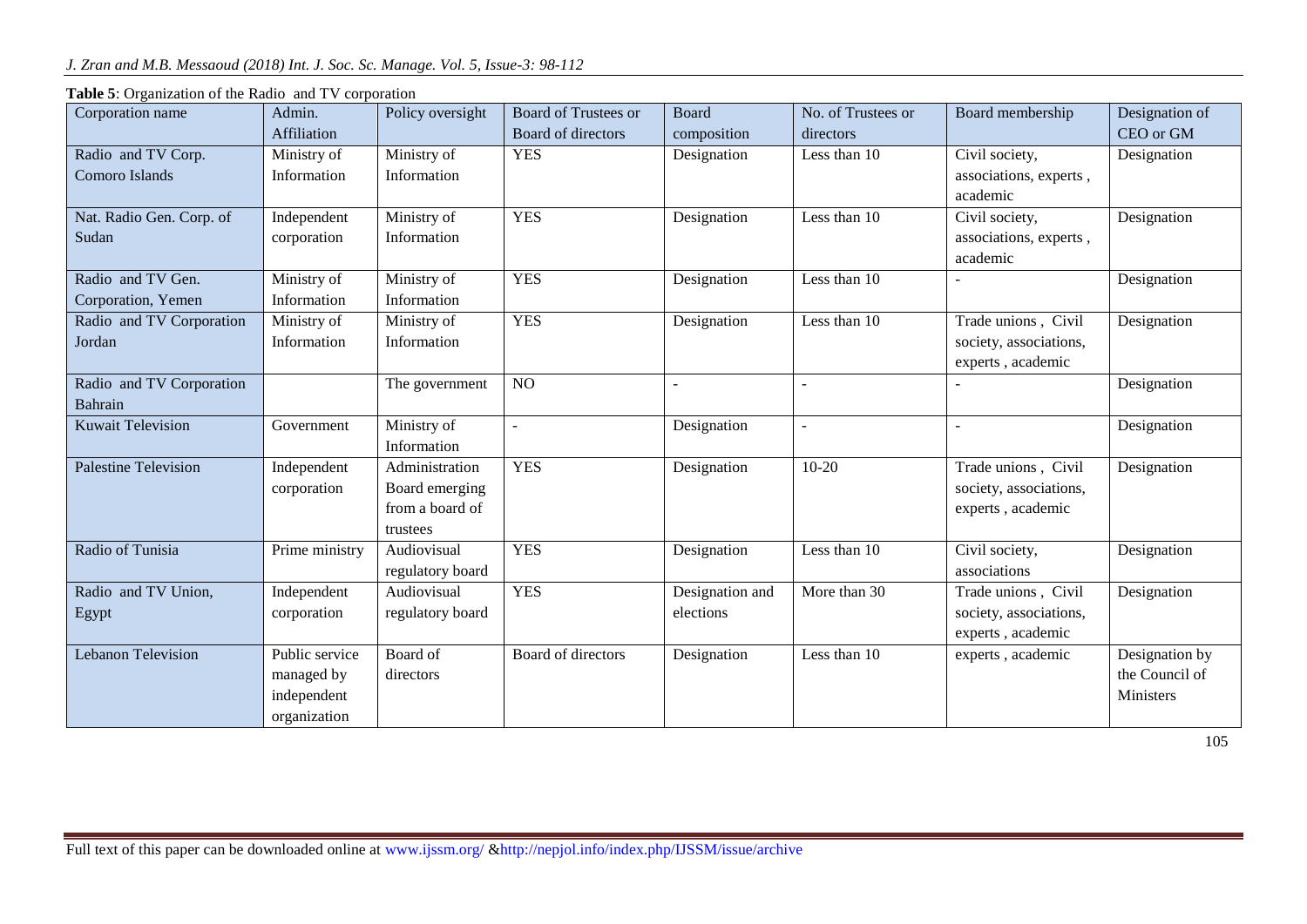| Corporation name                           | Interaction<br>with audience                   | Associations<br>representing the<br>public                         | Representation of<br>these associations in<br>the corporation | Laws<br>governing the<br>AV activity | Organization standards of<br>satellite transmission                                                      | Radio and TV<br>permit<br>Requirements                              | Audiovisual<br>regulations                                                              |
|--------------------------------------------|------------------------------------------------|--------------------------------------------------------------------|---------------------------------------------------------------|--------------------------------------|----------------------------------------------------------------------------------------------------------|---------------------------------------------------------------------|-----------------------------------------------------------------------------------------|
| Radio and TV Corp.<br>Comoro Islands       | NO                                             | NO                                                                 |                                                               | <b>YES</b>                           | Legislature laws                                                                                         | Legal standards                                                     | Proposing Laws                                                                          |
| Nat. Radio Gen. Corp. of<br>Sudan          | Email, SMS,<br>readers' mail                   | Association of<br>Sudan radio<br>friends                           | NO                                                            | <b>YES</b>                           | Legislature laws<br>Sudanese Gen. Authority<br>for Radio and TV<br><b>Broadcasting</b>                   | Legal standards                                                     | Proposing laws<br>Supervising<br>respect of laws<br>Board consulting<br>for law issuing |
| Radio and TV Gen.<br>Corporation, Yemen    | Email                                          | NO                                                                 | NO                                                            | <b>YES</b>                           | Legislature laws                                                                                         | Legal standards                                                     |                                                                                         |
| Radio and TV<br>Corporation Jordan         | Email, SMS                                     | Consumer4<br>protection Assoc.<br>Nature protection<br>Association | $\overline{NO}$                                               | <b>YES</b>                           | Legislature laws<br><b>Executive authorities</b>                                                         | Legal standards                                                     | Supervising<br>respect of laws<br>Board consulting<br>for law issuing                   |
| Radio and TV<br><b>Corporation Bahrain</b> | Email, SMS,<br>readers' mail,<br>pics., videos | Reporters<br>Association                                           | NO                                                            | <b>YES</b>                           |                                                                                                          | Legal standards                                                     |                                                                                         |
| <b>Kuwait Television</b>                   | Email, SMS,<br>readers' mail,<br>pics., videos | NO                                                                 | NO                                                            | <b>YES</b>                           | Legislature laws<br>Audiovisual authority                                                                | Legal standards                                                     | <b>Issuing laws</b>                                                                     |
| <b>Palestine Television</b>                | Email<br>Pics and videos                       | $\overline{NO}$                                                    | $\overline{NO}$                                               | <b>YES</b>                           | Legislature laws                                                                                         | Legal standards                                                     | <b>Board consulting</b><br>for law issuing                                              |
| Radio of Tunisia                           | Email, SMS                                     | NO                                                                 | NO                                                            | <b>YES</b>                           | Legislature laws<br>Parliament                                                                           | Legal standards                                                     | Supervising<br>respect of laws                                                          |
| Radio and TV Union,<br>Egypt               | Email, SMS,<br>readers' mail,<br>pics., videos | NO                                                                 | NO                                                            | <b>YES</b>                           | Legislature laws                                                                                         | Legal standards                                                     | Proposing laws<br>Board consulting<br>for law issuing                                   |
| <b>Lebanon Television</b>                  |                                                | N <sub>O</sub>                                                     |                                                               | <b>YES</b>                           | The government :<br>National Council of<br>media,<br>Regulatory board<br>(Ministry of<br>communications) | Legal standards<br>Political<br>standards<br>Political<br>standards | Proposing Laws                                                                          |

**Table 6**: Regulations governing the Radio and TV corporations' activity

Full text of this paper can be downloaded online at www.ijssm.org/ &http://nepjol.info/index.php/IJSSM/issue/archive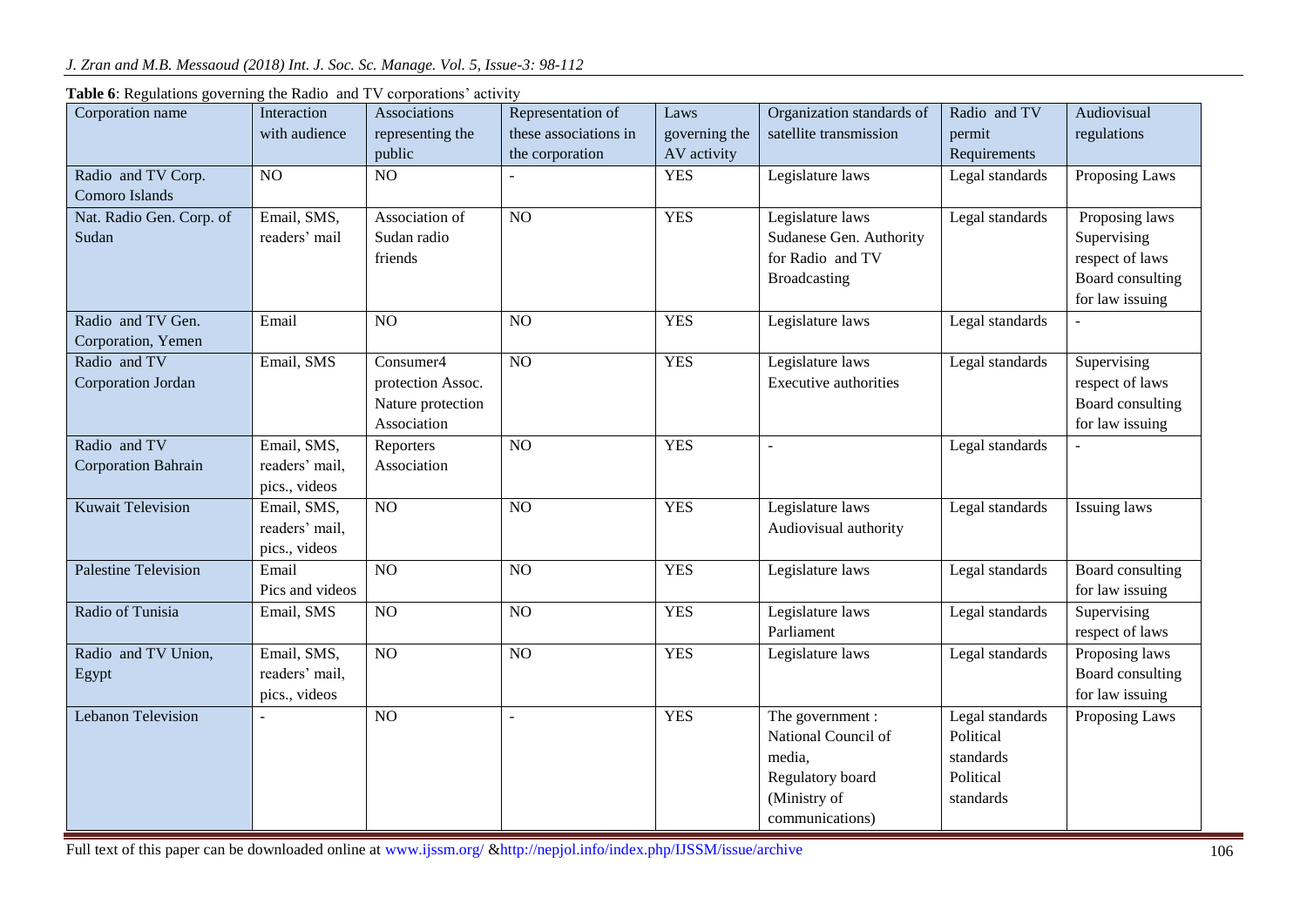|                       |                               |                        | able r. Eurorial board policy and no macpendence in furning no important |                                        |                                        |                             |                        |                                   |
|-----------------------|-------------------------------|------------------------|--------------------------------------------------------------------------|----------------------------------------|----------------------------------------|-----------------------------|------------------------|-----------------------------------|
| Corporation<br>name   | Editorial policy<br>decide by | External<br>censorship | Coverage of political<br>parties, associations, trade                    | Eviction of staff<br>due to conscience | Transmission of<br>religious andethnic | Observatory<br>for pursuing | Independence<br>of the | Nature of the<br>provided service |
|                       |                               |                        | unions and civil society                                                 |                                        | multiplicity programs                  | journalists'                | corporation            |                                   |
|                       |                               |                        | activities                                                               |                                        |                                        | excesses                    |                        |                                   |
| Radio and TV          | The journalists               | Does not               | political parties,                                                       | $\sim$                                 |                                        | <b>YES</b>                  | Relative               | Public service                    |
| Corp. Comoro          |                               | exist                  | associations, trade unions                                               |                                        |                                        |                             |                        | Implementing                      |
| Islands               |                               |                        | and civil society                                                        |                                        |                                        |                             |                        | govern. policy                    |
| Nat. Radio Gen.       | Board of                      | Indirect               | Trade unions and civil                                                   | Non-binding                            | Specialized religious                  | NO                          | Relative               | Public service                    |
| Corp. of Sudan        | <b>Directors</b>              | censorship             | society                                                                  | comments                               | and ethnic progr. and<br>channels      |                             |                        |                                   |
| Radio and TV          | Ministry of                   | Direct                 | political parties,                                                       |                                        |                                        | NO                          | <b>Not</b>             | ÷.                                |
| Gen.                  | Information                   | censorship             | associations, trade unions                                               |                                        |                                        |                             | independent            |                                   |
| Corporation,          |                               |                        | and civil society                                                        |                                        |                                        |                             |                        |                                   |
| Yemen                 |                               |                        |                                                                          |                                        |                                        |                             |                        |                                   |
| Radio and TV          | Ministry of                   |                        | political parties,                                                       | $\blacksquare$                         | $\overline{a}$                         | $\overline{a}$              | Relative               |                                   |
| Corporation<br>Jordan | Information<br>Board of       |                        | associations, trade unions<br>and civil society                          |                                        |                                        |                             |                        |                                   |
|                       | directors                     |                        |                                                                          |                                        |                                        |                             |                        |                                   |
|                       | Government                    |                        |                                                                          |                                        |                                        |                             |                        |                                   |
| Radio and TV          |                               | Does not               | $\overline{\phantom{a}}$                                                 | N <sub>o</sub>                         | religious and ethnic                   | $\overline{NO}$             | Relative               | Public service                    |
| Corporation           |                               | exist                  |                                                                          |                                        | programs                               |                             |                        |                                   |
| Bahrain               |                               |                        |                                                                          |                                        |                                        |                             |                        |                                   |
| Kuwait                | Government                    | Does not               | Trade unions and civil                                                   | NO                                     | religious and ethnic                   | <b>YES</b>                  | Relative               | Public service                    |
| Television            |                               | exist                  | society activities                                                       |                                        | programs                               |                             |                        | Implementing                      |
|                       |                               |                        |                                                                          |                                        |                                        |                             |                        | govern. Policy                    |
| Palestine             | Board of                      | Does not               | political parties,                                                       | $\sim$                                 | religious and ethnic                   | <b>YES</b>                  | Relative               | Public service                    |
| Television            | directors                     | exist                  | associations, trade unions                                               |                                        | programs                               |                             |                        |                                   |
| Radio of Tunisia      |                               | Direct and             | and civil society                                                        |                                        |                                        | NO                          | Relative               | Public service                    |
|                       | Government                    | indirect               | political parties,<br>associations, trade unions                         | $\overline{a}$                         |                                        |                             |                        |                                   |
|                       |                               |                        | and civil society                                                        |                                        |                                        |                             |                        |                                   |
| Radio and TV          | Board of                      |                        | political parties,                                                       | No                                     | religious and ethnic                   | <b>YES</b>                  | Relative               | Public service                    |
| Union,                | trustees                      |                        | associations, trade unions                                               |                                        | progr. and channels                    |                             |                        |                                   |
| Egypt                 |                               |                        | and civil society                                                        |                                        |                                        |                             |                        |                                   |
| Lebanon               | Lebanon TV,                   | Does not               | political parties,                                                       | Replacement of                         | Special religious                      | NO <sub>1</sub>             | Relative               | Public service                    |
| Television            | public official               | exist                  | associations, trade unions                                               | the programming                        | programs especially in                 |                             |                        |                                   |
|                       | TV                            |                        | and civil society                                                        | director for his                       | events                                 |                             |                        |                                   |
|                       |                               |                        |                                                                          | political                              |                                        |                             |                        |                                   |
|                       |                               |                        |                                                                          | affiliation                            |                                        |                             |                        |                                   |

**Table 7**: Editorial board policy and its independence in fulfilling its mission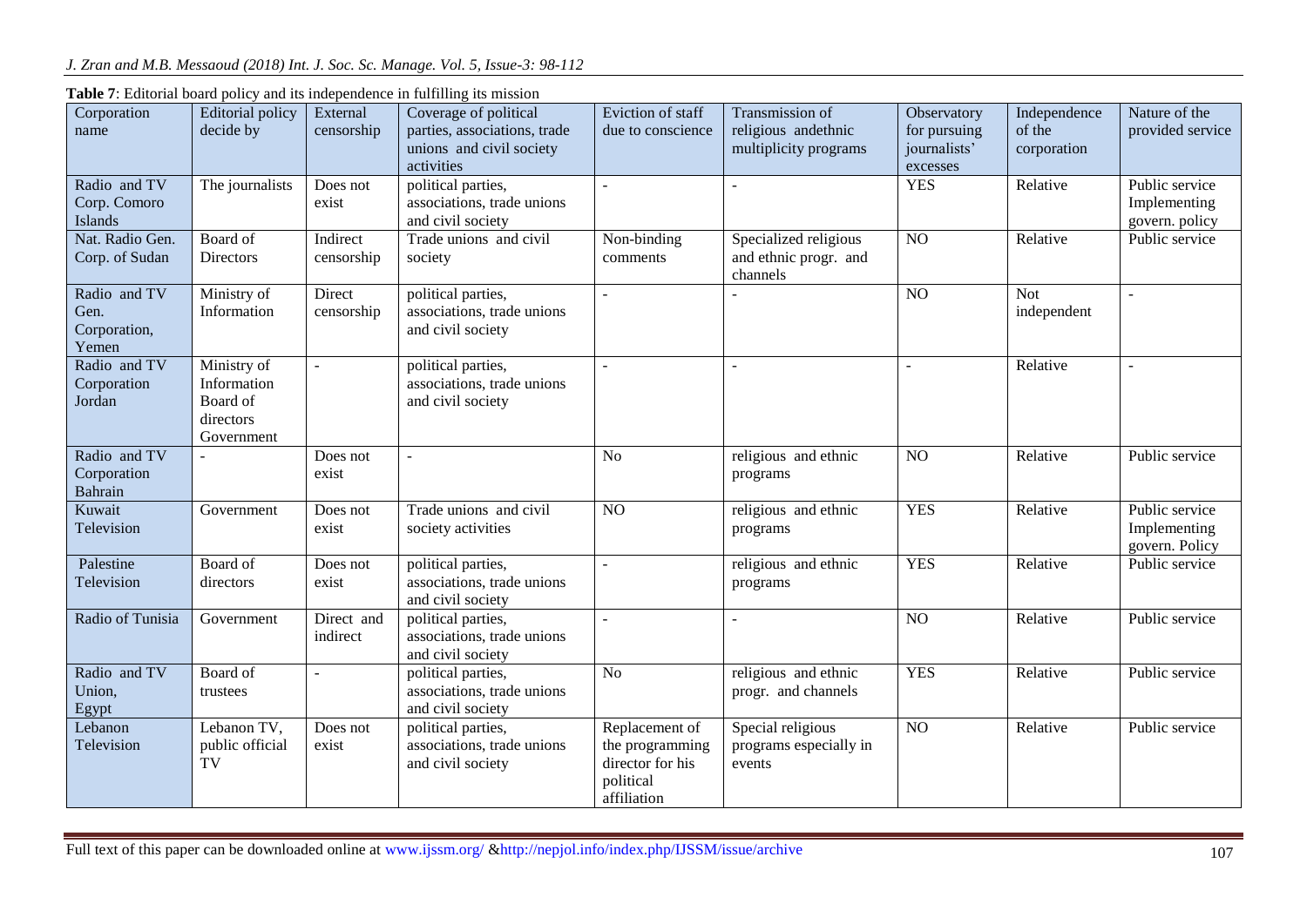As for the broadcasting language, we can say that the predominance is for the traditional globalized languages which are French and English, with the emersion of other local languages and dialects such as in Soudan and Comoro Islands (Table 8). The Egyptian model is particularly distinguished in dealing with the broadcasting languages in that it broadcasts in more than twenty languages. However, there are no signs of a tendency to broadcast in other languages such as Hebrew.

Concerning the presence of the broadcasting corporation on the web, we have noticed the availability of the email service as well as an intensive presence of corporations' websites. Except for Tunisia, Soudan and Comoro Islands, the other corporations do not have an electronic portal for their public. Nowadays, the media and communication portal provided by the radio and the television is considered as one of the pillars of the public service concept because of the interactivity it creates with the public. What grabs our attention is the widespread of the praising speech of the communication technology and its failure in providing a communication service between the radio and television corporations and their public.

**Table 8**: Use of languages other than Arabic by the public and private Channels in the Arab World (ASBU-2015)

| <b>Language</b> | <b>Number of channels</b> |
|-----------------|---------------------------|
| English         | 161                       |
| French          | 25                        |
| Indian          | 19                        |
| Kurdish         | 09                        |
| Tamazight       | 07                        |
| Persian         | 04                        |
| Urdu            | 03                        |
| Malaysian       | 02                        |
| Hebrew          | 02                        |
| Spanish         | 02                        |
| Hassani         | 02                        |
| Turkish         | 01                        |
| Total           | 237                       |

#### *Funding Sources and Programming*

The chapter on the nature of broadcasting has shown a real disparity between the different Arab broadcasting corporations. We can ascertain that the failure of the radio and television broadcasting on the web is a common feature between most of them. As for the broadcasting itself, the second common feature is the use of FM for radio broadcasting because of its easiness, low cost and its potential to reach a larger public in addition to the availability of broadcasting via satellites for the majority of Arab broadcasting corporations. As a public service provider, the public television should be ahead in the provision of the easiest and fastest broadcasting technologies for its pubic. The public service television should not be seen as a traditional body providing a service that the state has to provide.

The answer that got a consensus has to do with the funding sources, which is deemed one of the most important indicators of an independent public service provided by the radio and television corporations. As a matter of fact, seven out of nine corporations are funded by the state treasury in the first place and then from advertising. In this context we have to highlight the exception of Tunisia and the Comoro Islands, where the public service television is equally financed by a royalty that citizens have to pay against the radio and television service. This exception is probably due to the influence of the French model based on the obligation of citizens to finance the public service provided by the radio and television.

Public media funding in the aftermath of the Arab Spring, is a central issue in any process of political reform. It is now obvious that the media used to be an instrument for the consecration of tyranny and the fact that the public media is exclusively financed by the government is a prelude for its monitoring and controlling. Therefore, any review of the concept of public service in the audiovisual field should start by reviewing the funding sources of this service, and this a sine qua non condition to have a democratic and independent public media. Simply and regardless of any controversy, the budget of the public media is the tribute of democracy. As an example, the budget of the German public television channels RDA and ZDF is about  $\epsilon$ 7.6 billion, which is equivalent to more than half the Tunisian State's annual budget for 2015. The German citizen contributes in this budget by paying an annual tax of  $E$ 210 representing 85% of the total funding. As for the budget of British public television BBC, it is estimated to  $\epsilon$  4.7 billion, in which every British citizen contributes by  $\epsilon$ 200 yearly, representing 53% of the total budget (le Monde-2015).

The running budget of the Tunisian public television is estimated to 50 million Tunisian Dinar , which is equivalent to US\$ 26 million, from which TD 14M ( US\$ 8) are provided by the state treasury , TD22M ( US\$13M) from the tax on television paid by citizens and finally TD14M (US\$8M) from commercials.

It is worth saying that the state is in charge of the equipment, buildings and supply budget. As we have seen, the income from commercials represent about 28% from the total running budget, whereas the income from the tax on the ownership of a television set - which is included in the electricity bill-, represent 44% of said budget.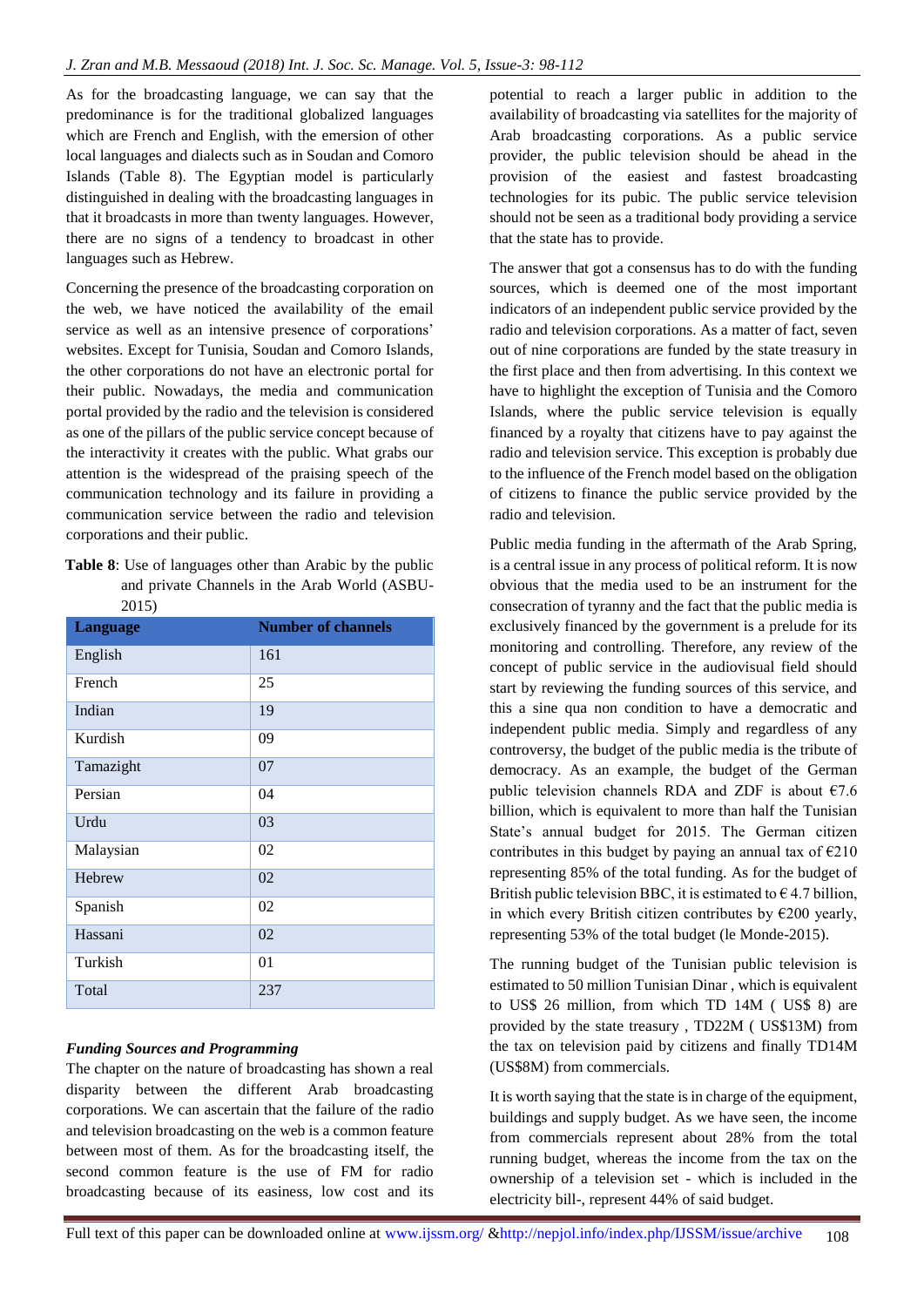The financing resources of the public television have witnessed some evolution. Whereas some Arab countries tend to rely on commercials as a second source of funding, France has banned the broadcast of commercials during the rush hoursin order to give the chance to the private sector, which finds itself compelled to look for alternative sources, which are not necessarily honest amid the absence of a free advertising market. In conclusion, the public service television in the Arab World should review not only its structure and administration rules of the audiovisual sector, but also the issue of funding this service in a context of governance and transparency.

## *The Public Service Television in the Arab World: Organization and Supervision*

The third topic of the survey concerning the organization chart of a radio or television corporation in charge of the audiovisual service addressed the issue of the running methods of a public service organization in charge of providing a public service closely linked to the public affairs, pluralism, democracy and governance.

We have mentioned what seemed to be self-evident in the Arab media literature since the emergence of the concept of the post- colonial state, the subordination of the communication and media sector to a state department called the Ministry of Information, which started to lose ground with the onset of the Arab Spring, which was initiated with the outbreak of the Tunisian Revolution in January 2011 bringing the ministry of information in Tunisia as well in Egypt to their demise. Except from Palestine and Egypt, most of the radio and television corporations are directly attached to the government through the ministry of information even though it has a financial and administration autonomy as in Tunisia and many other Arab countries. The subordination of the radio and television corporations in the Arab World to the information ministry, which is an executive body in the hands of the ruling majority (be it a party, a family, a confession etc.) is a remnant of the political culture of the post-colonial state.

As for the supervision aspect of these corporations, despite the existence of the boards of directors in charge of management and supervision, the main reference and recourse remain the ministry of information and the government. And what makes these boards fake and simulated, is the way of its members are selected, which is generally made through nomination and not through a set of internationally recognized requirements and standards, excepting Egypt, where there is a combination between designation and election. Concerning the membership in these boards, despite the presence of the civil society in its composition, we have noticed an almost complete absence of trade unions, which are considered as one of the most important components of the civil society. Thus, we can

conclude that what is meant by the civil society represented in the board of trustees of the radio and television corporation, that component which consents the government's policies, otherwise why are trade unions excluded? On the other hand, it is difficult nowadays to assert the existence of independent trade unions within the radio and television administration boards in the majority of the Arab States, and if any, they are merely associations barely having the right to defend the social and material rights of journalists and are not interested in freedom and basic rights as in the case of most Gulf states.

The last threadin the organization topic, is related to the designation of the managers of the radio and television corporations in the Arab World. In this context, there is an unanimity of all responses that it is made by nomination and nothing else. The issue of audiovisual public service management is closely linked to the democracy and independence of this public service. For this reason, many western democracies opted to forward more than one candidate from those enjoying consensus from the civil society and the political parties in order to ensure the independence of the public media since it is a service addressed to all social categories and not only the body empowered with the executive authority.

#### *Absence of the Recipient and Obscurity of Legislation*

The fourth part of the survey form was assigned to the regulations governing the operation of the broadcasting corporations and its interaction with the recipient. As far as the recipient is concerned, its interaction with the public service television could take place through emails, short messages (SMS) and readers' mail. In addition, there is also the possibility to interact by sending pictures and video footages in Egypt, Palestine and the Kingdom of Bahrain. The recipient's contribution in developing the public service policies through the concept of the journalist citizen is one of the major communication increments for the preservation of democracy and ensuring pluralism.

With the spread of the open sky concept, i.e. the satellite broadcasting and the growing ascension of the private sector, the recipient is no more confined to the public television in its traditional pattern. The introduction of the remote control and the availability of several choices for the recipient/citizen sets new challenges to the public service television in keeping pace with the public' s needs and expectations. The fragmentation of the reception forms requires a special reading and review from the side of the public service television, because the polarization manifestations are nowadays numerous and competition is fierce, and the private sector is establishing media poles which are about to dissimulate the public media.

Concerning legislation, this study cannot cover all existing media organization forms and policies governing this vital area in the Arab World. The issue of regulation of the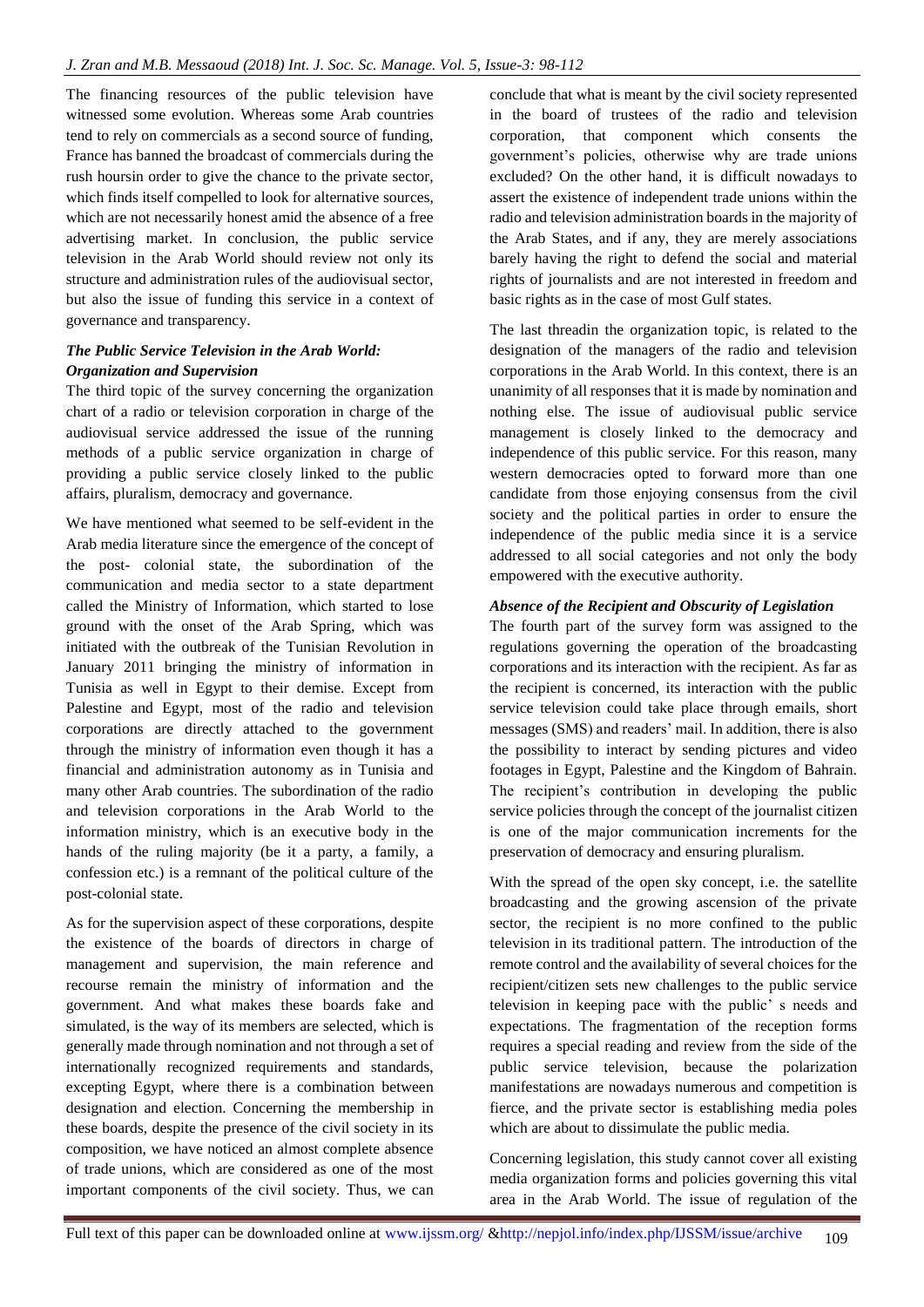communication and media system, in which the state is the determining factor on the market, and the self-regulating system, or the combination of these two types of regulation, is now one of the contemporary political issues in most Arab countries. Despite the attempt of establishing a supreme council of communication in Morocco or a media and communication regulatory authority in Jordan, the independence of media is not properly achieved on the democratic and political levels. The reason for that is the restriction of the role of these bodies to a simple consultative or advisory role, whilst the existing traditional operation and administration mechanisms are still effective even if they are not apparent in most of the cases.

The political momentum in Egypt and in Tunisia in the wake of the revolution has proved that the issue of restructuring the media sector has been and is still one of the files, which have not adhered to the revolution's slogans and objectives. This situation has driven some people to call on the establishment of new independent regulatory bodies in charge of organizing the sector independently, and this is what happened in Tunisia after the Supreme Body for Media and Communication has issued a foundation law for a regulatory body of the audiovisual sector in 2013.

## *The Editorial Policy and the Question of Independence of the Public Television*

The independence of the editorial policy in the radio and television corporations is an indicator of the availability of a public service oriented to all social categories. The editorial policy is considered as a pledge for providing a public service media which guarantees the principle of pluralism within the society. From the survey's conclusions, it seems that the main authority having the power of decision about the editorial policy of the radio and television corporations is the government, the ministry of information or the board of trustees, which is often designated as we have seen earlier. The case of the radio and television corporation in the Comoro Islands is unique. Indeed, the editorial policy of the corporation is set by the journalists in this country. We have also noted the absence of editorial committees and boards in most televisions of the sample. Without professional standards respected by all media professionals, Independence becomes nonsense.

As for censorship to which the editorial policy of a corporation may be subjected, the received responses varied from the existence of censorship (as in case of the Comoro Islands, Bahrain, Kuwait and Palestine), while in the other corporations covered by the survey, a direct or indirect censorship could be found. It is obvious that censorship is a matter of fact in most press organizations of the Arab World and that freedom of speech is always relative.

Most of the responses concerning the existence of an observatory in charge of pursuing the journalists' excesses or failures proved that all corporations disregard this major

issue in a public service television, which is the press ethics. In most public press organizations in the western world there is an observatory ensuring the quality of the provided services and evaluating the relationship between the media organization and the audience.

The independence of the audiovisual corporations is considered as one of the major foundations of the public service concept. Indeed, most of the received responses were unanimous on the relativity of independence, which proves that the content presented by these corporations does not address all social categories, as we have noticed that they do not cover the activities of the political parties, which are supposed to represent the public opinion on the major concerns of the society.

Most responses to the question relating to the nature of the service provided by the audiovisual corporation confirmed that it is a public service. Only the televisions of Kuwait and the Comoro Islands admitted that it is a public service but at the same time it is an instrument for the implementation of the government's policies.

Here, we can wonder how the responses relating to independence can affirm that it is relative and in some cases inexistent, while they assert that television is a public service. This conclusion brings us to the ambiguity of the public service concept in the minds of those in charge of the public service media in the Arab World.

## **Recommendations**

According to the study conclusions, we can say that radio and television corporations in the Arab World do not meet the recognized standards and requirements of the concept of public service. This can be seen through the following facts:

- The absence of independent editorial boards in most radio and television corporations in the Arab World. The main authority having the power of decision about the editorial policy of the radio and television corporations is the government, the ministry of information or a designated board of trustees, and the limitation of the role of the media regulatory authorities to a mere consultative role.
- The Arab citizens do not directly contribute in the funding of the public television in most Arab countries, may be lest becoming a controller. And we have seen that 8 out of 10 corporations are funded by the state treasury in the first place and from advertising secondly.
- Naming of the corporations in charge of the audiovisual sector in the Arab World is characterized by the similarity of names. Indeed most of them are called corporations (authorities) and the radio and television services are often merged in a single organization, except in Sudan and in Tunisia, where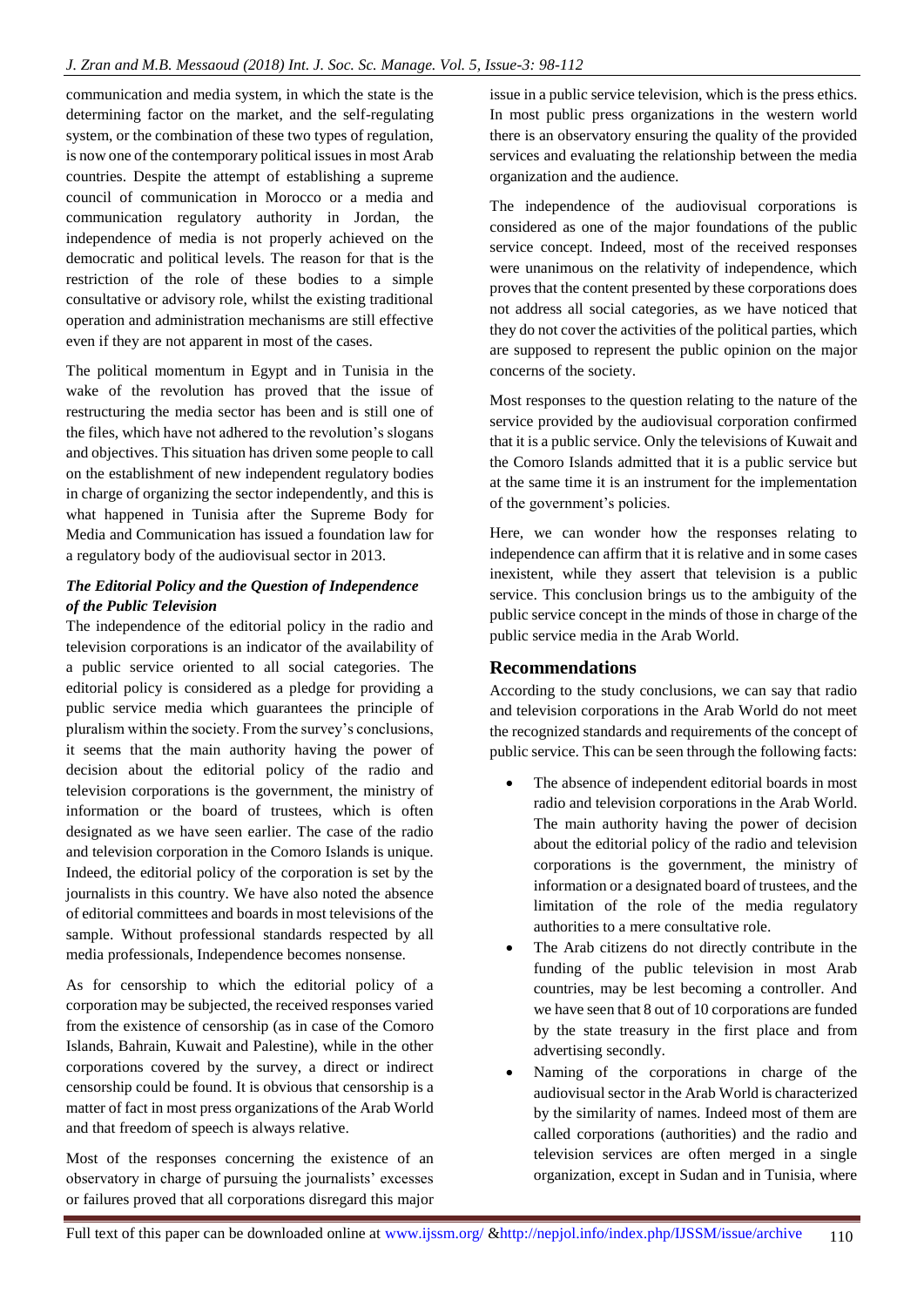the organization was called till recently The Radio and Television Corporation.

- The future battle of the public service will not be about quantity but quality, to face an increasing need of the Arab public seeking a public media which is close to its daily concerns and problems.
- The inexistence of radio and television transmission on the web is a common feature of most radio and television corporations
- The appointment of managers of the radio and television corporations in the Arab World is made by designation.
- The inexistence of observatories in charge of following the journalists' excesses in most Arab countries.
- Predominance of bureaucracy and nomination in the public media administration. Recommendations can be summarized as the following:
- Transforming the file of public media into a societal issue closely linked to the public domain, politics, development and democratic transition,
- Setting a research team or a research center in charge of following up the development of the public media in general and the radio and television service in particular.
- Organizing an annual conference to discuss the public media problems and issues related to the radio and television in particular,
- The necessity of restructuring the public media sector in order to keep pace with technology evolution and the major political changes taking place in the region.
- Reviewing the model of information ministry, the presence of which is contradictory with the democratic transition requirements.
- Involving the citizens in the evaluation of he public television performance.
- Imposing a tax on the audiovisual services.
- Establishing an independent authority for the audiovisual activity in charge of organizing and regulating the sector.
- Reviewing the regulations governing the audiovisual media in most Arab countries.
- The necessity of independence of the editorial policies in the public service radio and television.
- Enacting the role of journalists in their quality ofinterface in the information process.
- Reviewing the role of the civil society in the information process in most Arab societies and granting them the role of partners in defining the public television features.
- Transforming the public service television into a space for pluralism and the consecration of the citizenship values and democracy principles.

 Promoting the independence of the public media from the executive authorities.

# **Conclusion: Towards a New Public Service Television**

The new public service television in the Arab World should become a space for promoting creativity and a cultural model and not an instrument of intellectual banalities and taste marginalization. The public service television is able to provide an optimum service to the recipient provided that it meets the following requirements:

- Democracy as a life style, and the necessity of preserving its elements,
- Preserving pluralism as a sine qua non condition for the freedom of speech, and can only be achieved through ensuring the independence of the editorial policy, the pluralistic orientations and the credibility of news.
- Citizens should become a real actor in the production and publishing of the image through the emergence of the concept of the citizen journalist, the citizen reporter, or the citizen documentalist.
- Priority should be given to creativity in the public service television and to the introduction of the state of the art communication technologies.
- The public service television should be the propeller or the laboratory for all other actors in the audiovisual field.
- The necessity of reaching a respectful audimat by the public service television, and this result should not be a target in itself but a result to be achieved through a clear programming and editorial policy. For example, in France 4 out of each 10 French people watch the public service television programs.
- The diversification and definition of the editorial lines of the public television channels, and especially respecting all editorial tendencies for the sake of serving and preserving the public interest.
- The necessity of restructuring the public service media in the Arab World in terms of legislation, regulations and organization in order to be compliant with the management flexibility, financial autonomy and serving the public interest within the principles of democracy.
- Reviewing the funding mechanisms of the public service television: advertising, sponsorship, commercials…

To summarize, we can ascertain today that amongst the most complicated issues facing the western democracies and other democracies, is how to preserve a public media amid the globalization of media and communication and their transformation into a commodity. Indeed, there is no demarcation today between the public service television and